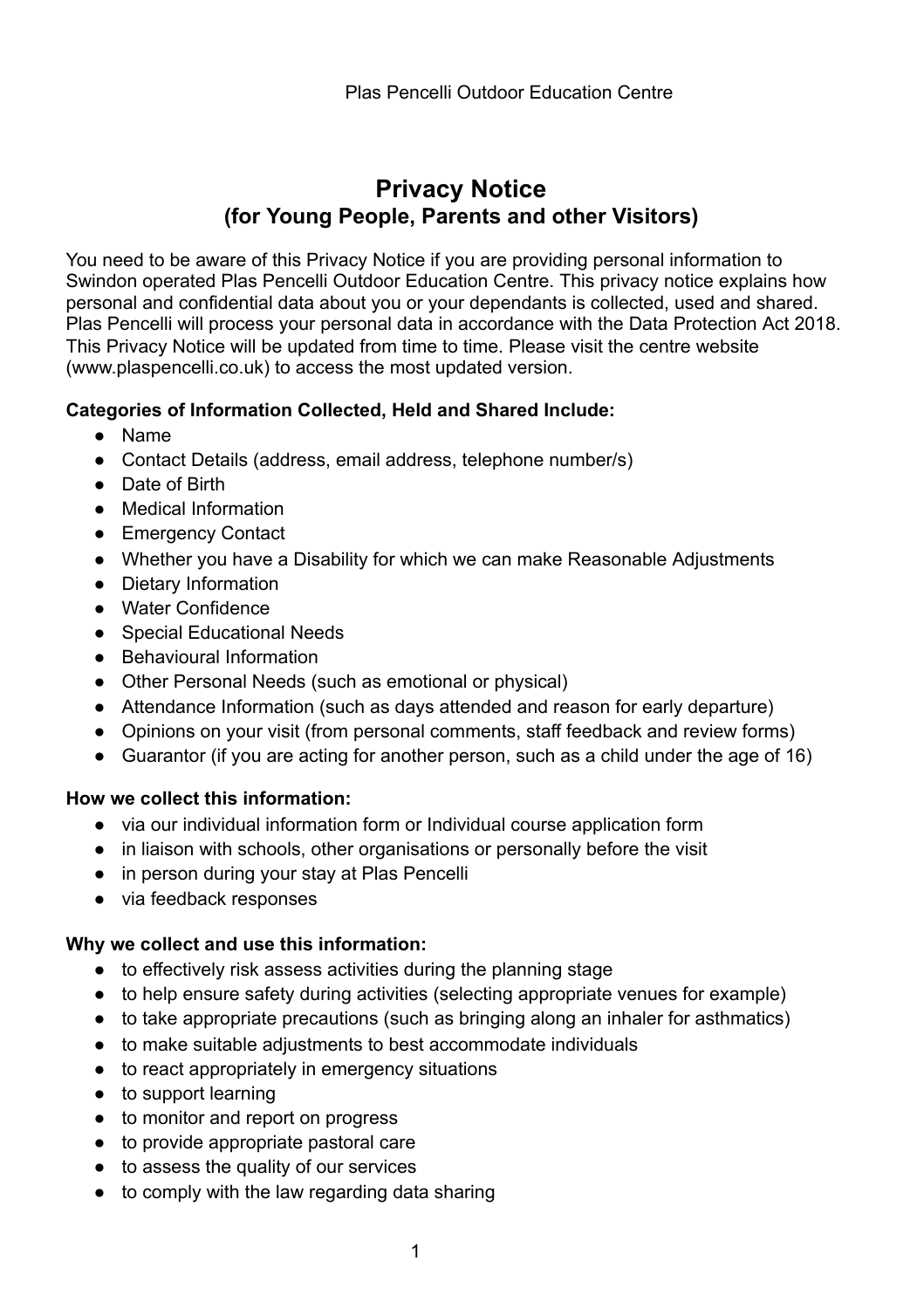

● for business to business marketing where there is a relevant and appropriate relationship with a customer.

# **The lawful basis on which we use this information:**

We collect and use personal information under the following lawful basis:

- that it is necessary to provide the **contracted** level of services
- that there is a **legal obligation** to be able to effectively discharge a duty of care particularly for young people
- that there is a **vital interest** as personal data is required to help protect life
- That there is a **legitimate interest** in processing your data
- That there is a **legitimate interest** for marketing our service to relevant education professionals
- that processing of special category data is necessary for reasons of **substantial public interest** as it is necessary to protect the physical, mental and emotional wellbeing of individuals including those under the age of 18.

Your personal data is used to allow a good and safe level of service to be delivered at Plas Pencelli within the standards set by the Adventure Activities Licensing Regulations 1996.

# **The collecting and processing of your personal information enables Plas Pencelli:**

- to allow you access to the buildings and site
- to provide and administer outdoor education services for you and to any person, such as children under 16, for whom you are a guarantor. This includes providing outdoor activities, providing transport to and from activity sites, supervising on-site evening activities, overseeing eating and sleeping arrangements, facilitating staff meetings, supporting young people, in particular, in day to day living and providing on site and off-site training events.
- to respond to your enquiries
- to ensure that we are providing services that are needed and relevant to you
- to ensure there is continuous improvement to the service at Plas Pencelli
- to detect and help prevent crime and to protect centre staff and users

# **Collecting your information:**

There is a contractual obligation to provide personal data to Plas Pencelli as it is necessary for the safeguarding of all course participants and accompanying staff.

#### **Change of purpose:**

We will only use your personal information for the purposes for which we collected it, unless we reasonably consider that we might need to use it for another reason that is compatible with the original purpose. If we need to use your personal information for any other unrelated purpose, we will always notify you and we will explain the legitimate basis which allows us to do so or ask for your consent.

#### **How do we store and protect your information?:**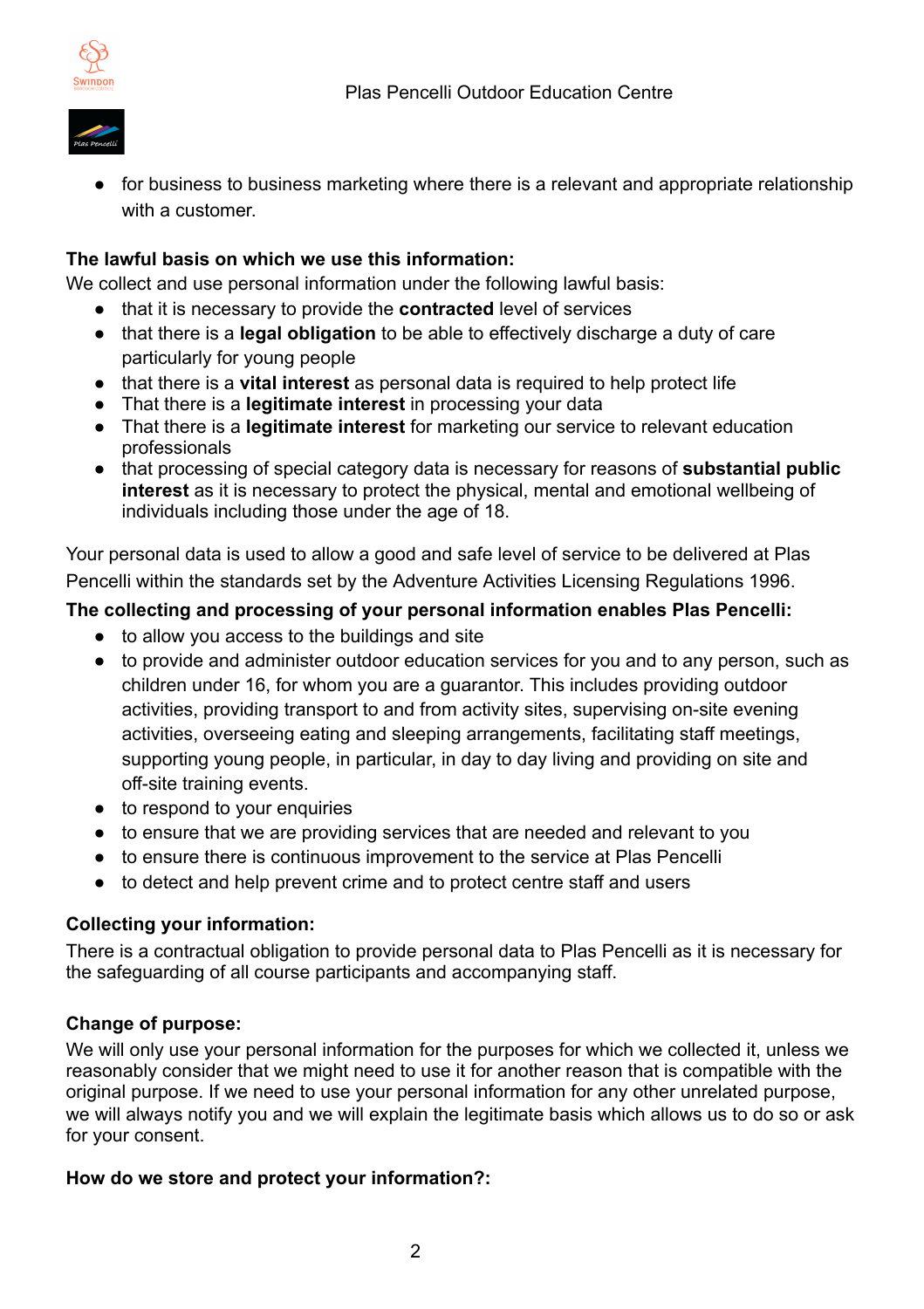We have put in place appropriate security measures to prevent your personal information from being accidentally lost, used or accessed in an unauthorised way, altered or disclosed. In addition, we limit access to your personal information to those employees and third parties (named above) who have a business need to know when providing services to Plas Pencelli. All parties will only process your personal information on our instructions and in accordance with obligations under the Data Protection Act 2018.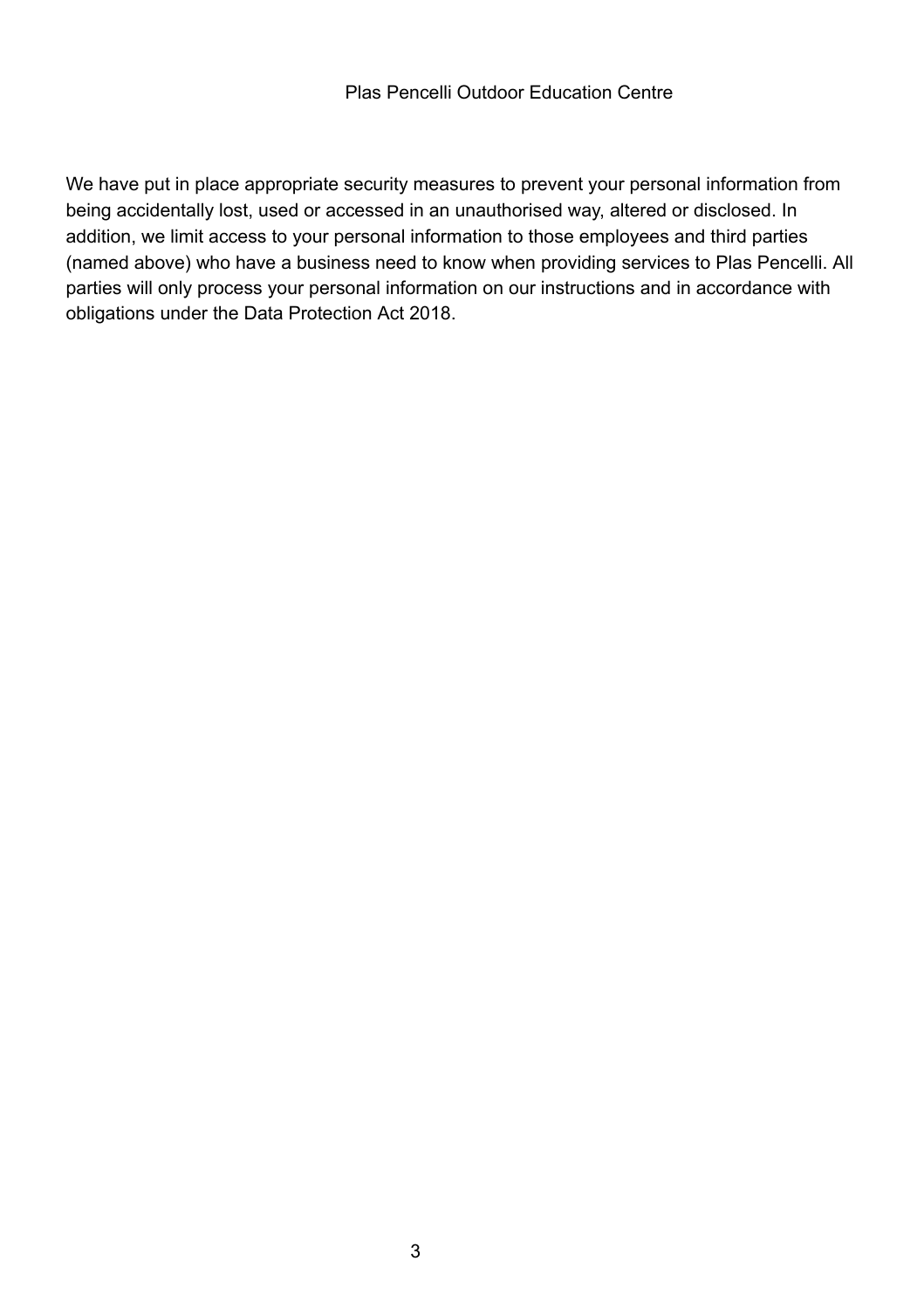

# **Data Breaches:**

We have put in place procedures to deal with any suspected data security breach and will notify you and any applicable regulator of a suspected breach where we are legally required to do so.

# **How long do we keep your personal information?:**

In broad terms, we will only retain your personal data for as long as is necessary for the purposes described in this Privacy Notice. This means that the retention periods will vary according to the type of the data and the reason that we have collected your data in the first place. We have procedures in place regarding our retention periods which we keep under review taking into account our reasons for processing your personal data and the legal basis for doing so.

# **The data you provide prior to and during a visit to Plas Pencelli:**

This data may be anonymised in the system and your information and feedback forms are destroyed within a month of your visit with the following exceptions:

- Where an accident or incident has happened all relevant personal data is retained to allow further investigation. This will normally be retained for 6 years or up until the individual reaches 25 years of age.
- The data we collect in the course of providing a service:
- Any personal information you supply to us in any correspondence initiated by you (email, letter, telephone) will be retained for the duration of the enquiry and will be securely destroyed and in line with our information security procedures
- Our systems will store your personal data for up to two years following your last contact with Plas Pencelli after which time it is deleted.

# **Who we share your information with**

We routinely share information with:

- centre staff that lead activities or prepare meals
- the schools of pupils attending after departure
- Swindon Borough Council
- The Plas Pencelli Management Committee
- Anonymised data with the Association of Heads of Outdoor Centres to conduct research or analysis producing statistics, information, advice or guidance
- the NHS where a visit to a hospital has to be made

# **Who else do we share your Information with?:**

We do not share information about you with anyone without consent unless the law and our policies allow us to do so. We share information about you with our local authority (LA) Swindon Borough Council. Any user who does not comply with the centre rules and regulations or the law should be aware that we may share your personal data, including images, with your visiting school or organisation, other Swindon Council departments or the Police.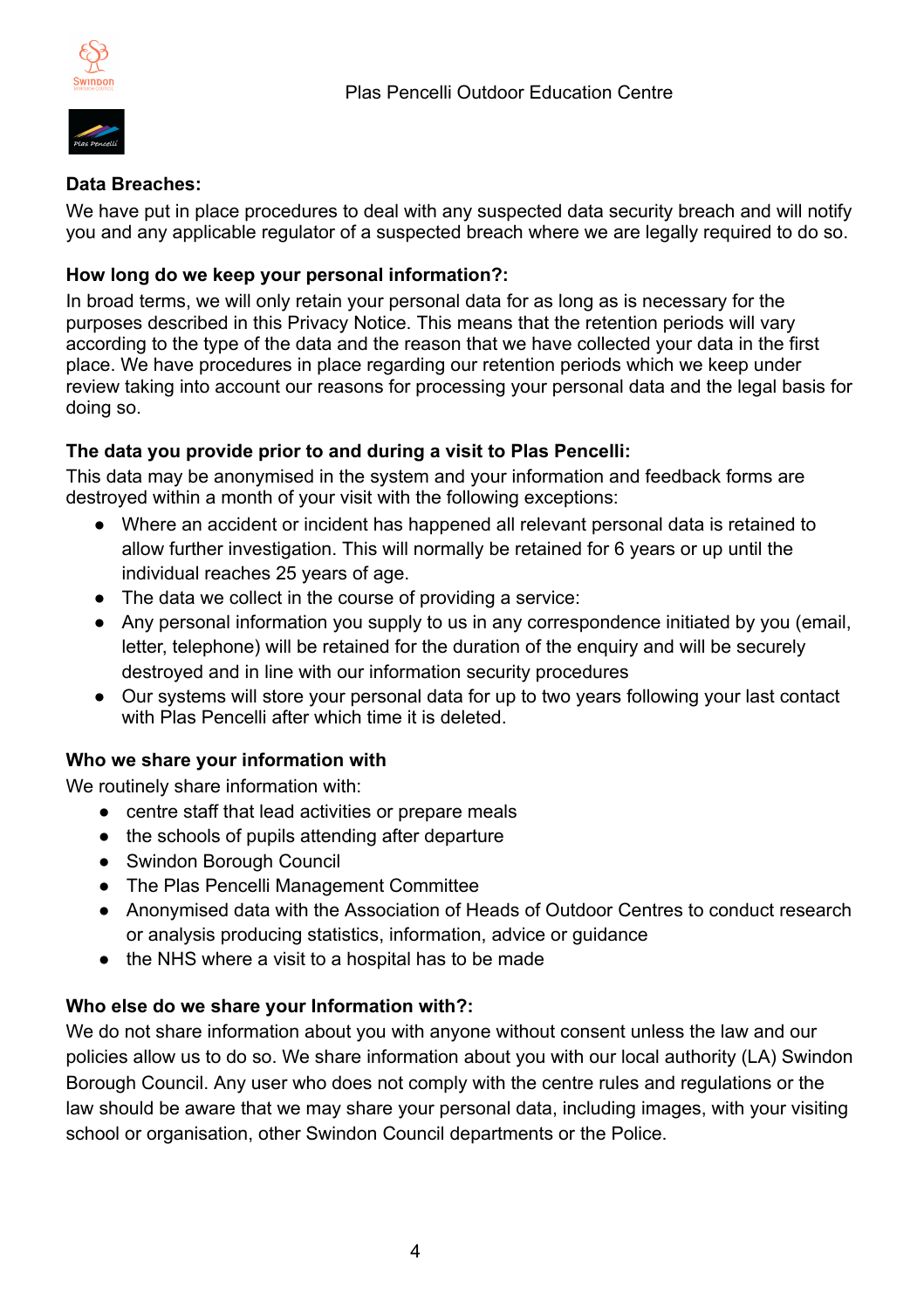### **Access to your Personal Data:**

Under data protection legislation, parents and pupils and other visitors have the right to request access to information about them that we hold. To make a request for your personal information contact the data protection officer (see below).

You also have the right to:

- obtain a copy of your data we process and store within our policy
- object to certain processing of your personal data such as that, that is likely to cause, or is causing, damage or distress
- request us to restrict the processing of your data in certain ways such as for the purpose of direct marketing
- object to decisions being taken by automated means
- in certain circumstances, have inaccurate personal data rectified, blocked, erased or destroyed
- withdraw consent for processing where that is the legal basis we use and be forgotten i.e. for your personal data to be removed from our systems and records under certain circumstances.
- claim compensation for damages caused by a breach of the General Data Protection **Regulations**

#### **Requesting Access to your Personal Data:**

You have the right to ask for a copy of all the information we have about you and the services you receive from us. When we receive a request from you in writing, we will give you access to everything we have recorded about you, however, we cannot let you see any parts of your records that contain:

- confidential information about other people
- data a professional thinks will cause serious harm to you or someone else's physical or mental well-being
- if we think that giving you the information may stop us from preventing or detecting a crime

This applies to personal information that is in both paper and electronic records. If you ask us, we will also let others see your record (except if one of the points above applies). If you cannot ask for your records in writing please use the contacts below.

*If you have a concern about the way we are collecting or using your personal data, we request that you raise your concern with us in the first instance. Alternatively, you can contact the Swindon Borough Council Data Protection Officer (see below).* 

*Plas Pencelli Information Assest Owner at Plas Pencelli OEC Pencelli, Brecon, Powys LD3 7LX email: office@plaspencelli.co.uk tel: 01874 665241*